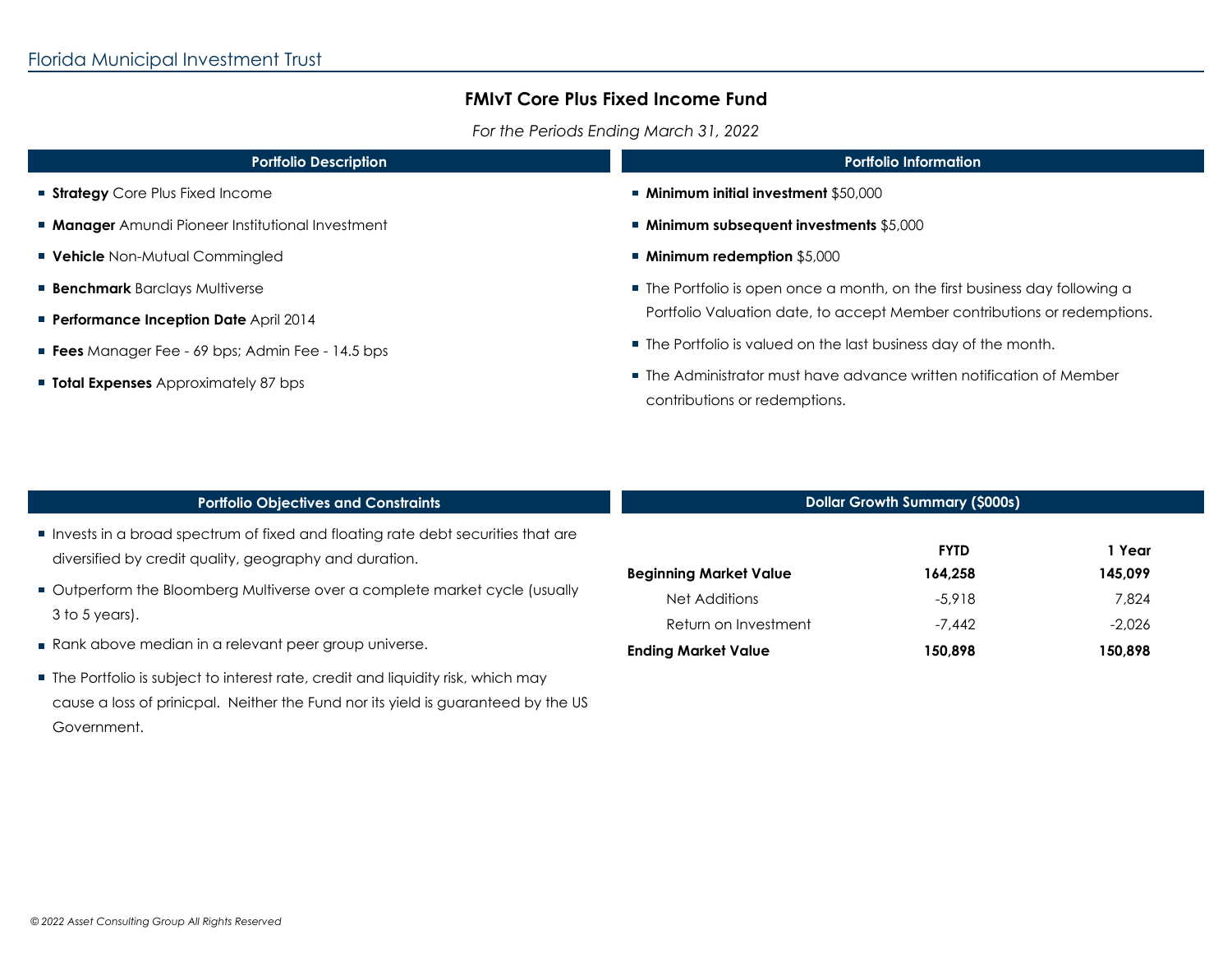**Name**

# **FMIvT Core Plus Fixed Income Fund**

*For the Periods Ending March 31, 2022*



### **Sector Allocation**



| <b>POINT OF OWNER SUBJININGLY (90003)</b> |          |  |  |
|-------------------------------------------|----------|--|--|
|                                           |          |  |  |
| <b>FYTD</b>                               | 1 Year   |  |  |
| 164,258                                   | 145,099  |  |  |
| $-5.918$                                  | 7.824    |  |  |
| $-7.442$                                  | $-2.026$ |  |  |
| 150,898                                   | 150,898  |  |  |
|                                           |          |  |  |

**Dollar Growth Summary (\$000s)**



#### **Quality Allocation**

*The Other sector consists of ABS, CMO, Convertibles, Municipals, Private Placements/144As and TIPS.*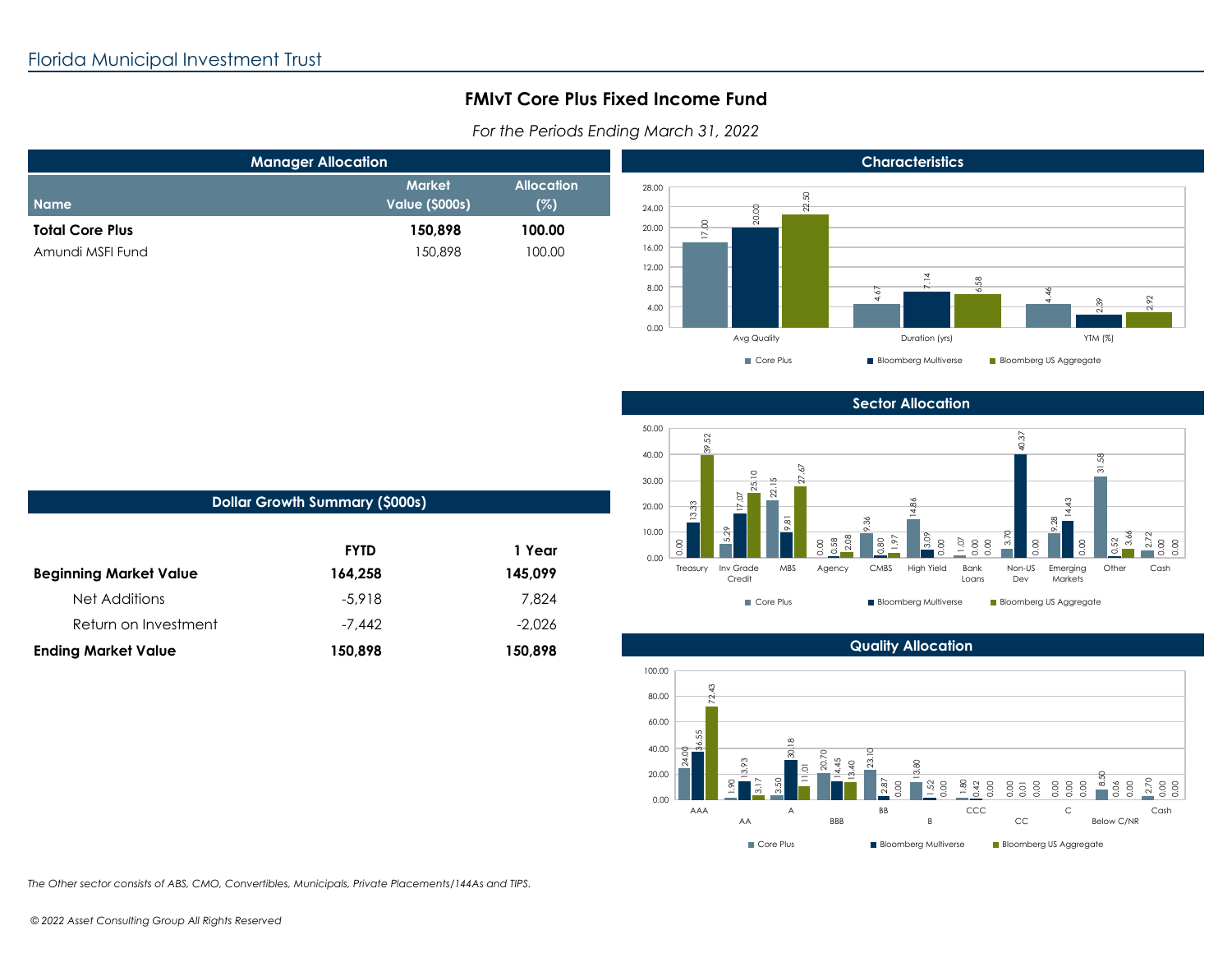## **FMIvT Core Plus Fixed Income Fund**

*For the Periods Ending March 31, 2022*



*The rankings represent the portfolio's returns versus a peer universe. The rankings are on a scale of 1 to 100 with 1 being the best.*